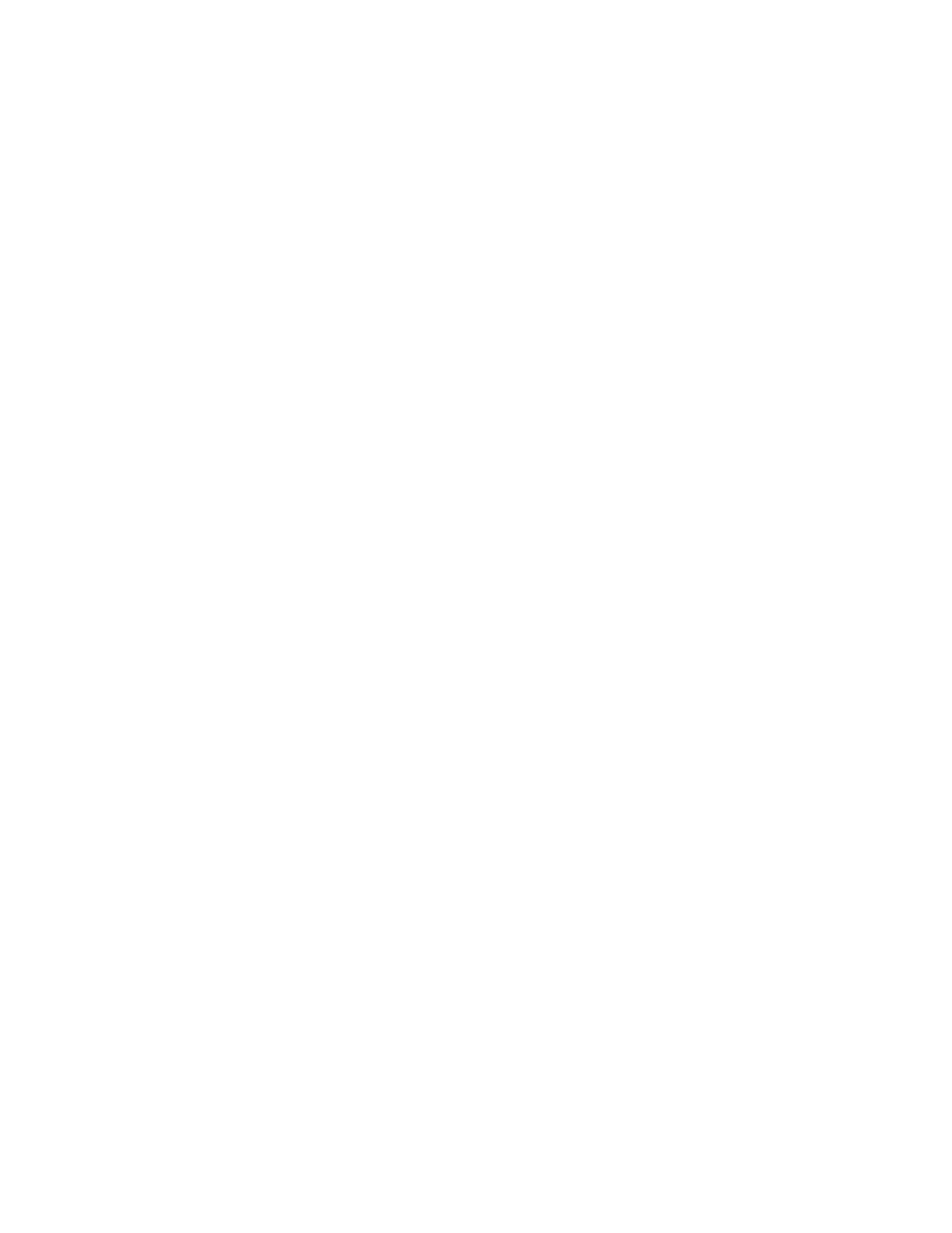The specificity of the PCIMA Surge approach lies in the planning of actions according to the different phases to avoid chaos when the capacity of the health system is exceeded. In its implementation, local decision-makers are involved, ranging from community leaders to village chiefs, from DTCs to ASACO presidents, from mayors to sub-prefects and prefects.

### **The multisectoral platform for the fight against malnutrition**

This entity was created by a decision of the prefect of the cercle in reference to the experience of Yorosso, where a similar framework had contributed to a significant decrease in malnutrition. The platform integrates the various technical services of the State, civil society organizations, professional orders, the mayors of the 28 communes of the cercle, the 10 sub-prefects of the cercle, youth and women. Its establishment has enabled the development of a roadmap composed of commitments from its members in favor of actions at the community level. The authors of the commitments should carry them out before the next meeting, which should theoretically take place in three months. From its inception to January 2022, approximately four commitment follow-up meetings were held. The commitments made were, among others, the sensitization of the population, the organization of active screening for acute malnutrition, the financial support of the CSCom in the implementation of nutrition activities, the participation of the sub-prefects in the follow-up activities, etc. The platform's meetings served above all as a framework to better inform the various actors of the consequences of malnutrition on local and national development. The innovation of 2022 is the elaboration of a project of mobilization of local resources for the financing of nutrition and food security activities. This project costs more than 100 million CFA francs. It will consist in the realization of 5 market gardens, 5 fish ponds, nutrition monitoring activities, the erection of 5 Guerra goat parks.

Participation of sub-prefects in nutrition activities (supervision, setting up of communal platforms to fight malnutrition, setting up of GSANs): The participation of sub-prefects in URENAS/URENAM supervision activities, as well as their participation in the setting up of GSANs, was a mechanism to better impregnate them in nutrition activities. The collaboration was facilitated by the prefect who authorized direct contact with the sub-prefects for the implementation of the different activities.

#### **Implementation of the GSAN approach in the health district**

The prefect and the sub-prefects were involved in the implementation of GSAN through two activities: advocacy at the health district level and community dialogue. Advocacy at the district level allows for the involvement of governance actors (Prefect, sub-prefects, mayor, ASACO, technical services involved). As for the community dialogue, it consists of bringing together the local governance of the commune and the villages concerned for information and advocacy in favor of the GSAN.

After the implementation, they were involved in the supervision activities of the GSAN. During these activities, the technical team made up of the person in charge of nutrition, social development, the driver, an employee of the NGO that financially supports the activity; picks up the sub-prefect whose district is concerned. Once in the village, the team goes to the village chief who, with the help of the DTC and ASACO, invites the members of GSAN. After the supervision, the restitution is made in the presence of the village chief and the members of the GSAN. The strong points and those to be improved are noted and brought to the attention of all the actors. A plea is also made on the mobilization of inputs by the village to facilitate the holding of nutritional demonstration sessions and on the motivation of the members of the GSAN for the sustainability of the activities.

### **Findings after involvement**

# **Advocacy for nutrition, reproductive health and increased involvement of sub-prefects:**

The involvement of the prefect had as a direct consequence the increase of the number of advocacy for nutrition. He seized every opportunity to inspire the actors (sub-prefects, mayors, presidents of ASACOs, village chiefs, etc.) through his experience on the need for their involvement in the fight against malnutrition. He convinced a consortium of NGOs to finance a regional forum in Kayes for the local mobilization of resources for the financing of nutrition. He convinced (almost demanded) the mayors to take into account the financing of nutrition in the PDSEC. He pleaded with the mayors for the regular payment of their quotas within the framework of the evacuation referral system and the integration of the referral of severely malnourished children with complications in the said system. Indeed, the referral-evacuation system is a system of mutualization of efforts on the part of town halls and ComHAs for the transfer of a parturient or newborn from a CSCom to the CS-

**Citation:** Samou Diarra*., et al.* "Impacts of the Involvement of Sub-prefects/Prefects in the Governance of Nutrition at the Community Level: Case of the Health District of KAYES". *Acta Scientific Nutritional Health* 6.5 (2022): 63-72.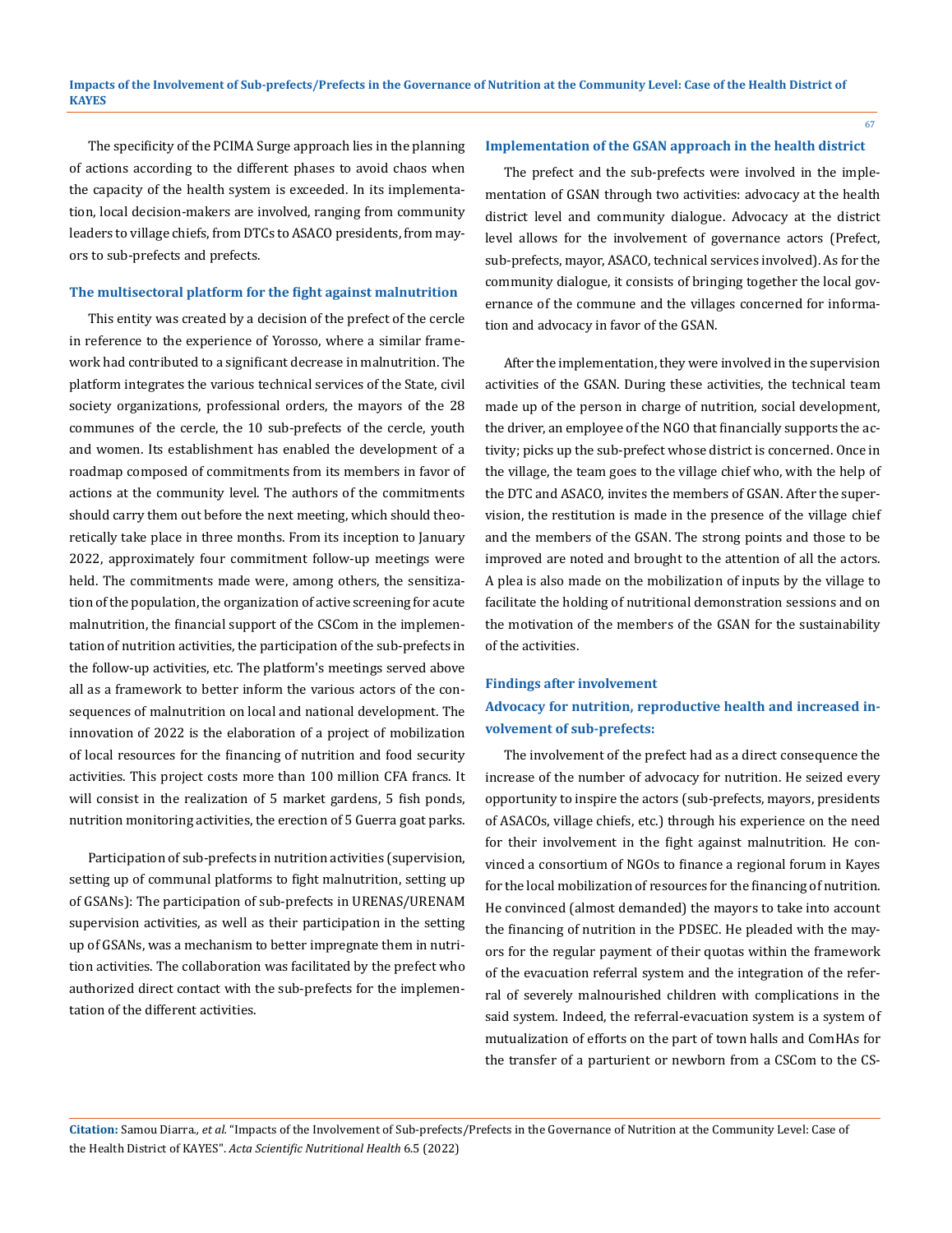Réf by means of an ambulance with qualified personnel on board. The ASACOs and the town halls must annually contribute an agreed sum for the operation of the system.

Through the involvement of the prefect, the sub-prefects are also involved in nutrition activities facilitating the multisectoral approach to nutrition. As an anecdote, having been the object of many sensitizations on different aspects of malnutrition, the sub-prefects during the supervision of nutrition activities often played the role of the supervising health agent. They addressed the population by defining malnutrition, citing the different types of malnutrition, mentioning the consequences of malnutrition on the intelligence of the child, and its impact on the local and national economy. Their presence at these activities demonstrated how seriously the issue of nutrition was taken by the government. Their participation also increased trust between administrators and constituents who are happy to have their commanding officer in their villages for matters that concern them. It was reported that the supervision of CSCom Surge (CSCom applying the PCIMA-Surge approach) brought a subprefect to a village in his district where he had not been for more than seven years.

It should be noted that the support from the mayors' offices has always been low until 2019, which favors the mobilization of local resources for the financing of nutrition activities. And the subprefects have significantly contributed to this change.

Another success story directly related to the involvement of the sub-prefects is that in 2021, an NGO wanted to train the members of the ANSGs of six health areas and only had the resources for five people per ANSG (ten people had previously been selected per village). To be able to train all the members of the ANSGs, the district nutrition officer asked the sub-prefects to request the support of the mayors by paying the per diems of the participants, which were not covered by the NGO's budget. In five out of six health areas, the communities have financed the additional resources for the training of the GSAN. It is clear that without the interventions of the various sub-prefects, it would have been difficult to mobilize additional financial resources so that all the members of the ANSGs could be trained.

Also, some sub-prefects are pedagogical in places where village chiefs are unable to mobilize inputs for nutrition demonstrations. On several occasions, many sub-prefects have given money to the supervised ANSGs to carry out nutrition demonstrations. This motivates the GSANs and indirectly pushes local officials to become more involved.

The involvement of the prefect, as the first executive officer, has helped to inspire and influence other actors such as the mayors to include lines in their PDSEC to finance the fight against malnutrition in their communes; to better involve the sub-prefects in the fight against malnutrition.

#### **PCIMA surge approach**

After the implementation of the said approach in thirty health centers, and for the first time, the communities (ASACO and maries) had mobilized more than eight million CFA francs for the financing of nutrition activities (nutritional demonstrations, organization of active screening for acute malnutrition, monthly meetings with community actors, monitoring of health center activities, transportation of nutrition inputs). Although the above-mentioned activities directly benefited the communities, they were mostly financed by the NGOs. In 2020, the mobilization was of the order of more than 24 million of which more than 7 million was for nutrition activities only. This is a remarkable feat especially since the world was living under the Covid-19 pandemic. The roles of the prefect and sub-prefects were of paramount importance in the achievement of these results because by participating in the implementation and monitoring process; their presence brought the mayors of the communes to be present as well as the heads of the ASACOs. Once all the decision-makers were present, resolving the problems identified during the supervision became easy.

This approach was an effective mechanism for the district to involve the prefect and sub-prefects as representatives of the state in the implementation of nutrition activities that led to significant results.

#### **Change in the framework for nutrition supervision:**

As reported, the supervision of nutrition activities remained a series of low impact activities before and without the involvement of sub-prefects. Indeed, they were characterized by the absence of decision-makers during the restitutions. This meant that the bottlenecks identified remained unresolved. With the involvement of the sub-prefects, we have seen the participation of the mayors to whom the State has given the responsibility of health in the com-

**Citation:** Samou Diarra*., et al.* "Impacts of the Involvement of Sub-prefects/Prefects in the Governance of Nutrition at the Community Level: Case of the Health District of KAYES". *Acta Scientific Nutritional Health* 6.5 (2022): 63-72.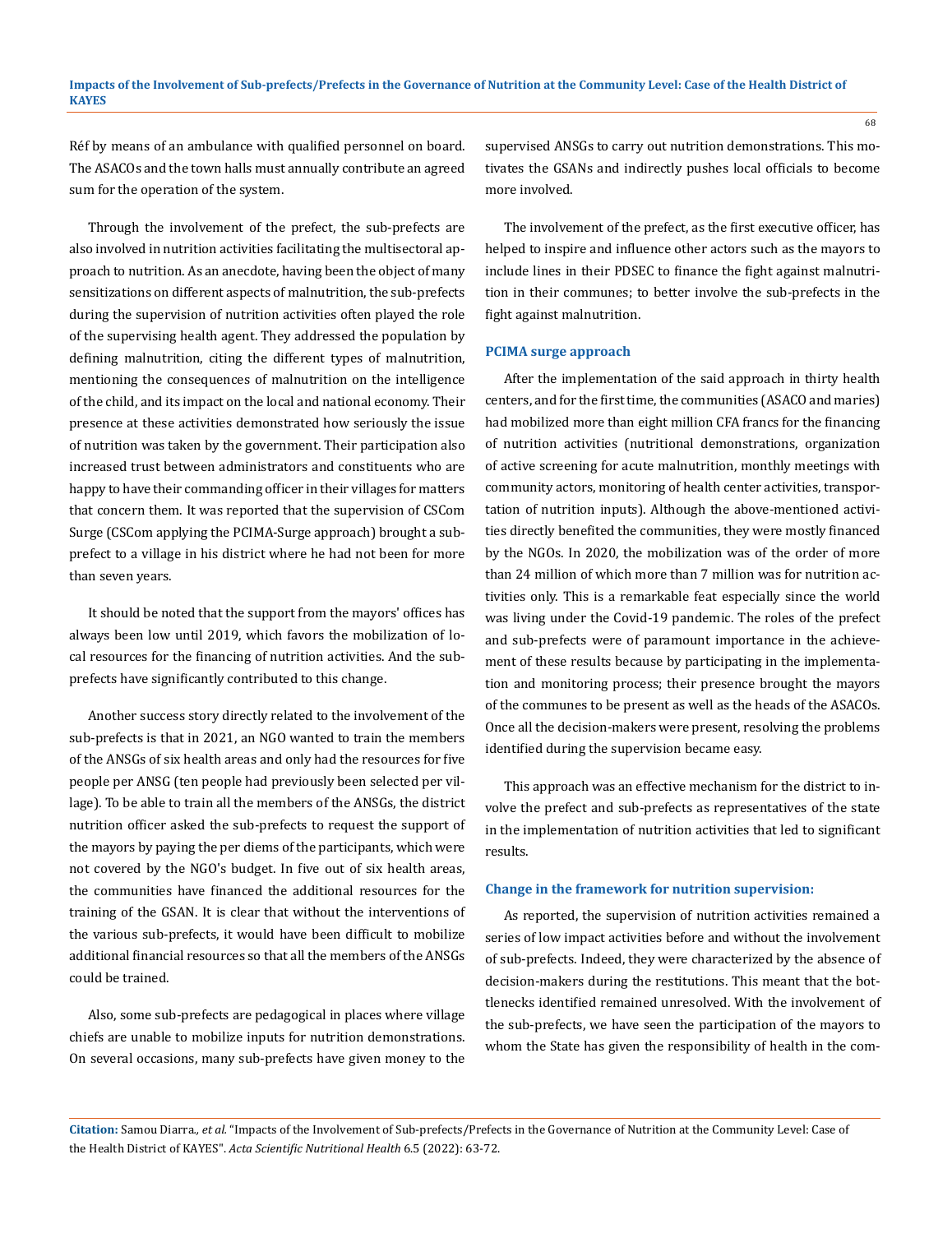mune as well as the presidents of the ASACOs who ensure the implementation of health actions in the health areas.

## **Contribution to the mobilization of local financial resources**

The sub-prefects and the prefect have actively participated in the mobilization of local resources in Kayes District. This was an innovation in the history of nutrition in the district.

### **Their contributions took different forms:**

Individual contributions: during the supervision of GSAN activities in the villages, some sub-prefects had to finance nutrition demonstration activities in some villages. The total amount financed was around one hundred thousand CFA francs. These actions have served to encourage the village chiefs to better understand their responsibilities, which include the provision of nutritional demonstration inputs and the motivation of GSAN members. If the district chief finances nutrition activities targeting children and women in their villages, there will be recognition that reinforces the advocacy that the sub-prefects carry out by asking the mayors and village leaders to get involved so that the prevention of undernutrition at the community level is successful.

It should be noted that one sub-prefect had to contribute financially to the implementation of active screening in the health areas (case of the sub-prefect of Segala).

Also, we can mention the catering costs and the costs of inputs for the nutritional demonstrations which were granted by the subprefect of the Ambidedi district amounting to more than two hundred thousand CFA francs during the biannual follow-up meeting in the Ambidedi district. This same sub-prefect committed himself to motivate the CSA of a village in the district at a rate of ten thousand CFA francs per month.

Advocacy with ASACO/Mayor's office: some sub-prefects have called on ASACO managers and mayors so that they can continue to finance nutrition activities in their communes. We can mention the case of the sub-prefect of the Ambidedi district who has repeatedly contacted the mayor and the president of the ASACO of the Dramané CSCom for the implementation of nutrition activities for which they had committed themselves through the PCIMA Surge approach and the multisectoral platform. This was a trigger for the realization of the activities because the ASACO made arrangements to finance the following activities: quarterly active screening of acute malnutrition in the health area of Dramané, nutritional demonstration sessions, monthly supervision of the GSANs, monthly meeting with the community actors.

We can also mention the case of the sub-prefect of the Samé district who made the plea to the mayor and the ASACO for the financing of nutrition activities.

# **Organization of semi-annual follow-up of nutrition activities in the districts**

This activity is an innovation of the Kayes health district. It was born from the suggestion of the RND of Kayes to the sub-prefects to organize local follow-ups of the commitments of the mayors and presidents of the ASACO in the financing of nutrition activities in relation with the Surge actions. The first local monitoring meeting was held in the Ambidedi district in June 2021. To date, three semiannual meetings of local monitoring of nutrition activities at the level of the districts have been held, including two in Ambidedi and one in Segala. These meetings consisted of an invitation from the sub-prefect to the mayors of the district, the presidents of the ASA-COs, the DTCs, the village leaders and a member of the local GSAN. During this meeting, an update was given on certain activities during the period (nutritional demonstrations, number of IEC, number of monthly meetings of community actors, number of follow-up of CHWs and GSAN, contributions of the ASACO and the mayor's office, difficulties and prospects). It should be noted that these meetings were financed neither by an NGO nor by a UN agency, but by either the sub-prefect himself (in Ambidedi for the first time by providing food for the participants and by having granted one hundred thousand CFA francs to the GSANs of four health areas to finance the nutritional demonstrations), or by the ASACO (in the case of the Diboli meeting in January 2022). As for the participants, they are responsible for their own travel. The second meeting in the same district was financed by the ASACO of Diboli under the leadership of the town hall, which took care of the catering for more than sixty participants (coffee break and lunch break). During this meeting, the sub-prefect financed the making of forty GSAN vests to the tune of fifty thousand CFA francs.

In the case of the Ségala district, not only were the activities carried out during the period presented with identification of bottlenecks and prospects, but it was also a framework for mobilizing resources. For the mayors who participated in the meeting all made

**Citation:** Samou Diarra*., et al.* "Impacts of the Involvement of Sub-prefects/Prefects in the Governance of Nutrition at the Community Level: Case of the Health District of KAYES". *Acta Scientific Nutritional Health* 6.5 (2022): 63-72.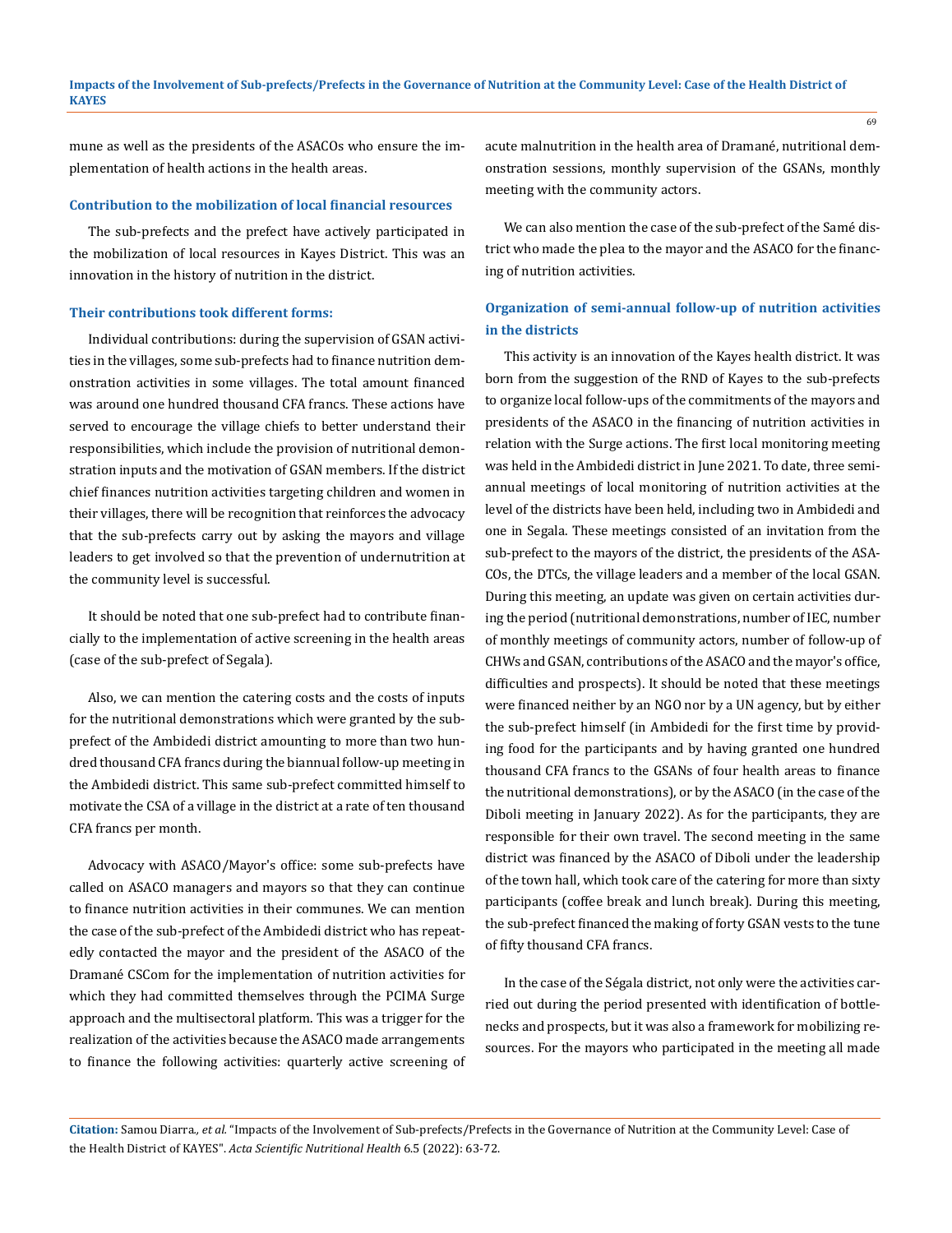financial commitments to support nutritional activities in their communes. The mayor of Marintoumania pledged one hundred thousand CFA francs (which he gave to ASACO), the representative of the mayor of Marena Diombougou pledged to give fifty thousand CFA francs to each of his two CSCom. The mayor of the commune of Ségala, who was absent from the meeting, was contacted by the sub-prefect and the office of the intermunicipality. Thus, the said mayor undertook to support the three CSCom of the commune quarterly to the tune of fifty thousand CFA francs (which he did in December 2021).

### **Financial resources mobilized**

In 2020 and 2021, missions to capitalize on the activities of the PCIMA Surge approach crisscrossed thirty CSCom Surge. The results were as follows.

| <b>Funded activities</b>                                    | <b>Total Cost 2019</b><br>$(N: 27CSCom)$ 2020 $(N: 29)$ | <b>Total Cost</b> | <b>Totals</b> |
|-------------------------------------------------------------|---------------------------------------------------------|-------------------|---------------|
| Transport of<br>nutrition inputs<br>from CSRéf to<br>ICSCom | 1 1 6 1 3 5 0                                           | 1720 000          | 2881350       |
| Nutritional<br>demonstrations                               | 1 130 300                                               | 1520500           | 2650800       |
| Monthly meetings                                            | 1 036 500                                               | 1 076 000         | 2 112 500     |
| Quarterly Active<br>Screening                               | 1 522 700                                               | 1864700           | 3 3 8 7 4 0 0 |
| Monitoring                                                  | 45 000                                                  | 170 000           | 215 000       |
| Gap Resolution                                              | 2415724                                                 | 19 163 000        | 21 578 724    |
| Other fees Surge                                            | 776500                                                  | 289 300           | 1 065 800     |
|                                                             | 8088074                                                 | 25 803 500        | 33 891 574    |

**Table 1:** Activities financed by resources mobilized at the local level by the ASACOs and town halls according to time.

#### **Community health worker (ASC)**

As the impacts of the involvement of sub-prefects in nutrition activities have been noted, some NGOs have started to plan outings of the CHW focal point with them to do advocacy at the community level so that mayors, ASACO presidents and village leaders can motivate CHWs so that they can continue working. This was successfully done in all the villages where the missions were carried out.

### **Nutrition activity support group (GSAN)**

In view of the positive results achieved by the GSANs during the coordination meeting of the GSAN activities in November 2021, we can say that the involvement of the sub-prefects and the prefect has been very beneficial. Some elements of these results for 16 CSCom out of 18.

| <b>Indicators</b>                                               | <b>Totaux</b> |
|-----------------------------------------------------------------|---------------|
| Number of children followed by GSAN                             | 3719          |
| Number of pregnant women followed by GSAN                       | 979           |
| Number of children screened Green by Shakir's<br>band           | 19313         |
| Number of children screened Yellow by Shakir Band               | 574           |
| Number of children screened Red by Shakir Band                  | 190           |
| Number of IEC sessions                                          | 320           |
| Number of participants in IEC sessions                          | 11418         |
| Number of Nutritional Demonstration Sessions                    | 236           |
| Number of participants in Nutritional<br>Demonstration sessions | 12378         |

**Table 2:** Indicators of 90 ASG activities in 16 health areas from July to November 2021.

The participation of sub-prefects and prefect in the various processes has significantly contributed to the achievement of these results, which also need to be greatly improved.

The involvement of Kayes sub-prefects and prefects as a success story implemented in other districts of the region or in another region.

The involvement of the administrators of the Kayes health district in nutrition activities has served as a source of inspiration in the region and in the country. For example, during the implementation of the PCIMA Surge approach in the Yélimané health district in 2021, an important role was given to the sub-prefects who actively participated in the different processes. We can also mention the involvement of the sub-prefect of Gogui in the Nioro region to mobilize inputs for the GSANs. We can also cite the case of the Segou region, where during a meeting, the Kayes experience was presented and served as a source of inspiration for certain sub-prefects.

**Citation:** Samou Diarra*., et al.* "Impacts of the Involvement of Sub-prefects/Prefects in the Governance of Nutrition at the Community Level: Case of the Health District of KAYES". *Acta Scientific Nutritional Health* 6.5 (2022): 63-72.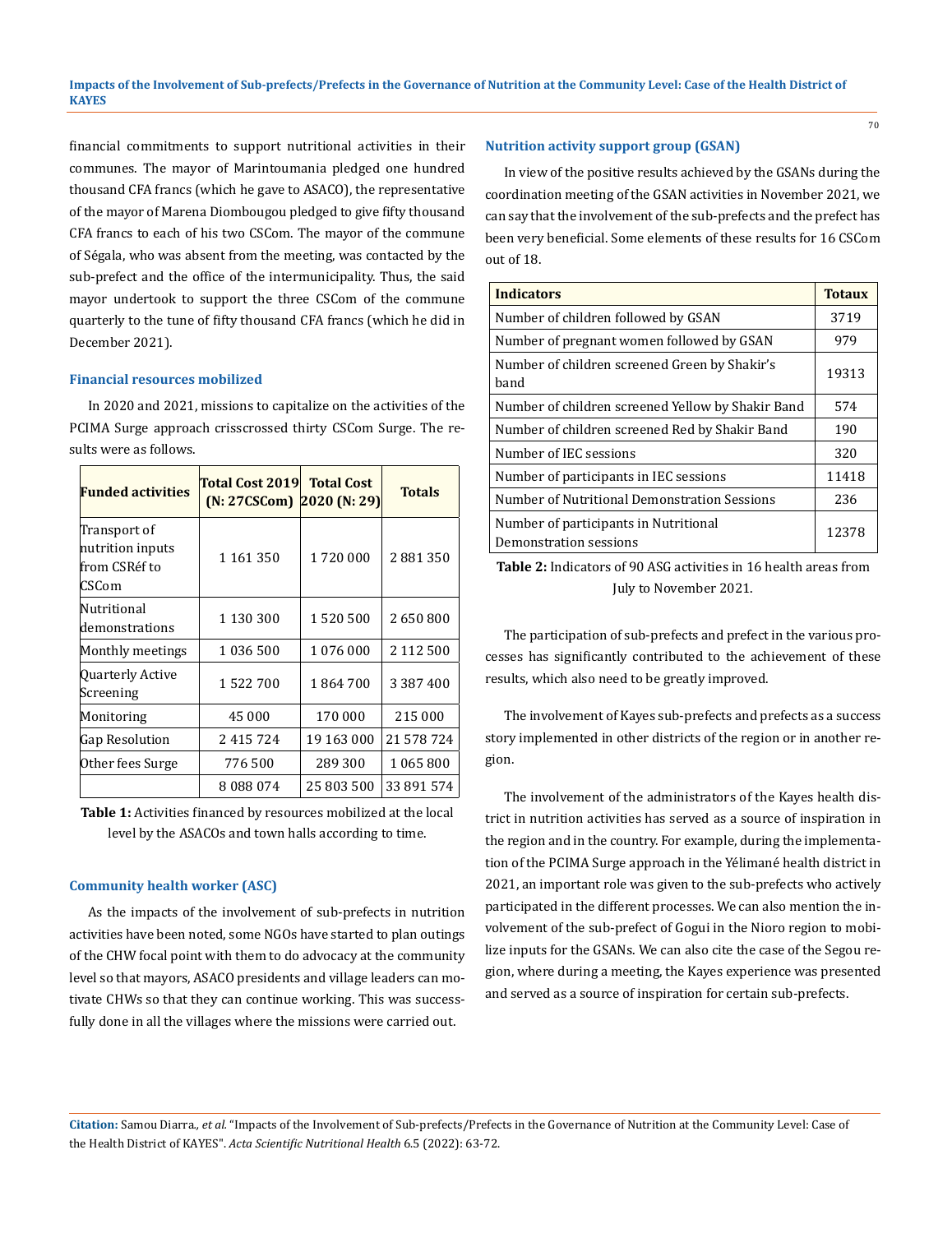# **Discussion**

This study highlights the contributions of administrators (subprefects and prefects) in governance, mobilization of financial resources, and monitoring of activities in the fight against malnutrition in the Kayes health district. However, one of its limitations is that the results achieved are not specific to the contributions of administrators. Other actors (mayors of communes, presidents of ASACOs, DTC, RND, community relays, ASCs, GSANs, village chiefs, NGOs, UN agencies) have also contributed significantly. Despite this situation, it is undeniable that the sub-prefects and prefects have added value in the fight against malnutrition through their involvement. This observation is shared by some authors/information sites. Already in its publication of April 29, 2020, Scaling Up Nutrition presented on its website the contributions of Prefect Bernard COULIBALY in the fight against malnutrition in the health district of Kayes in its presentation  $[5]$ . Also, the DEPECHE.fr in its publication of January 24, 2022 highlighted the contribution of the involvement of the sub-prefecture of the district of Saint-Giron in France in the fight against the health crisis related to Covid-19 [6]. In these two publications, the administrators stand out for their ability to mobilize and coordinate activities either in the fight against malnutrition or in the fight against Covid-19.

In view of the importance of the involvement of sub-prefects in nutrition activities in particular, one may wonder about the causes of their under-involvement in general in the country. One probable cause would be their omission from the national protocol for the integrated management of malnutrition [7]. In this document, subprefects and prefects are not explicitly mentioned among the actors. As representatives of the State in the districts, with the power to monitor activities in the communes, they remain effective allies in achieving the objectives of nutrition and food security, and therefore the Sustainable Development Goals (SDGs). Also, concerns about the implementation of the multisectoral approach are dispelled because they are able to involve other technical services in their jurisdictions and other community actors that the health services cannot. The involvement of sub-prefects/prefects will correct what could be considered a misuse of an important link in the chain of command. For just as governors represent the state at the regional level, so prefects represent it at the district level, and so do sub-prefects at the district level. So wanting to work on the populations of the communes and with their leaders without sufficiently involving the entity that manages them; remains a business with little profit.

It must also be recognized that the involvement of sub-prefects and prefects will be an important step but will not magically solve all the difficulties of frontline nutrition. The question of adaptive leadership that these actors must embody remains another matter. So, one thing will be to involve them, another will be to orient them on what they can and must do to move the lines in the fight against malnutrition in their constituencies. And this in turn requires great leadership from the technical service (s) in charge of nutrition, or involved in the multi-sector and multi-actor approach to nutrition. It would also be necessary for the NGOs to implement this approach sufficiently (i.e. involvement of the sub-prefects and prefect in nutrition activities) by facilitating the participation of the administrators during the different activities, in order to elevate the usual function that is assigned to them above the visas of the mission orders and the reading of speeches during the different ceremonies. Also, it is legitimate to wonder about the availability of sub-prefects and prefects if all sectors began to solicit them in the manner proposed in this work. Wouldn't these requests generate other needs that could increase the burden on the State with negative returns on nutrition activities? These questions remain scientific and legitimate. However, from the beginning of their involvement in the health district of Kayes in 2018 to the present day, no negative effect has been noted in the support of the sub-prefects and prefect in the implementation of the various activities of the different sectors in the fight against malnutrition.

### **Conclusion**

The involvement of the prefect and sub-prefects of the Kayes circle in nutrition activities has greatly contributed to the mobilization of local resources for the financing of nutrition activities. It has allowed the semi-annual follow-up of nutrition activities in some districts totally financed by the community. This is really an innovation in this field and is in line with the sustainability of the activities by reinforcing the impact of the projects. In practice, the strengthening of the involvement of these actors seems to accelerate the achievement of the SDGs. All actors in the field of specific nutrition or the multisectoral approach are invited to put this success story of the Kayes health district to the test in order to contribute to the reinforcement of knowledge in this area and to contribute significantly to the achievement of the SDGs.

**Citation:** Samou Diarra*., et al.* "Impacts of the Involvement of Sub-prefects/Prefects in the Governance of Nutrition at the Community Level: Case of the Health District of KAYES". *Acta Scientific Nutritional Health* 6.5 (2022): 63-72.